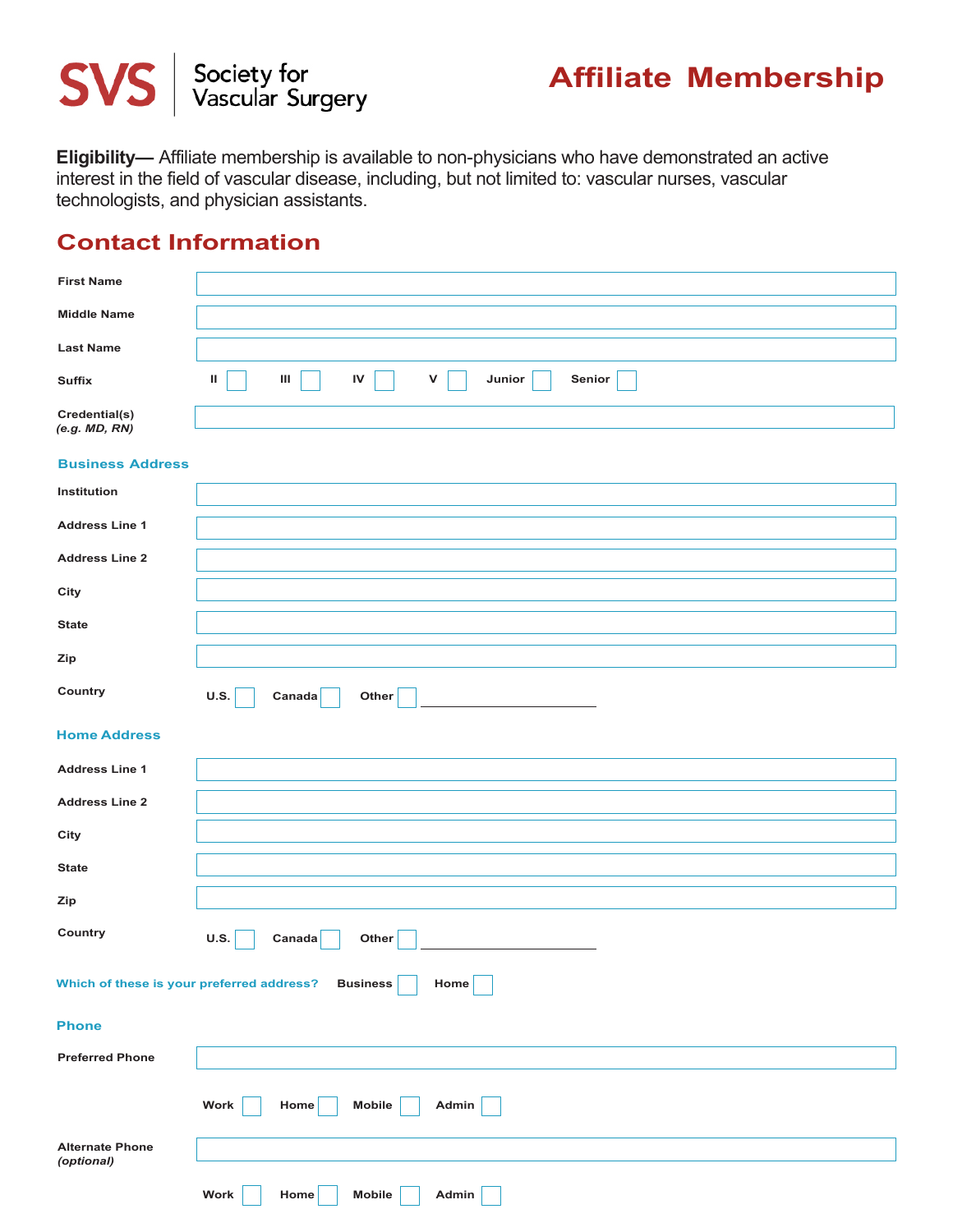#### **Email**

| <b>Preferred Email</b>      |  |  |
|-----------------------------|--|--|
|                             |  |  |
| <b>Alternate Email</b>      |  |  |
| (optional)                  |  |  |
| <b>Website/Social Media</b> |  |  |
|                             |  |  |
| Link<br>(optional)          |  |  |
|                             |  |  |

## **Professional Background**

Please answer the following questions regarding your education and experience:

### **Academic History**

| <b>University Name</b>            |  |
|-----------------------------------|--|
| <b>Begin Date</b><br>(MM/YYYY)    |  |
| <b>End Date</b><br>(MM/YYYY)      |  |
| <b>Certification(s)</b>           |  |
| <b>Date Received</b><br>(MM/YYYY) |  |
| Name                              |  |
| <b>Certifying Body</b>            |  |

### **Sponsors**

[All applicants are required to be sponsored by two physicians, one of whom must be an member](mailto:membership@vascularsociety.org)  of the SVS, and in good standing.

Please provide us with the names of two physicians that endorse your application to become an Affiliate member of the SVS. In submitting these names, the applicant attests that they have communicated with these sponsors, who have agreed to attest to the applicant's significant interest in, and commitment to, the care of vascular surgery patients and the field of vascular health, and endorse this application.

| Sponsor 1 Name          |           |
|-------------------------|-----------|
| <b>Preferred E-mail</b> |           |
| <b>Member of SVS?</b>   | No<br>Yes |
| <b>Sponsor 2 Name</b>   |           |
| <b>Preferred E-mail</b> |           |
| <b>Member of SVS?</b>   | Yes<br>No |

*Please note: One sponsor must be a member of the SVS in good standing. If you are having difficulty finding two sponsors, please contact the SVS.*